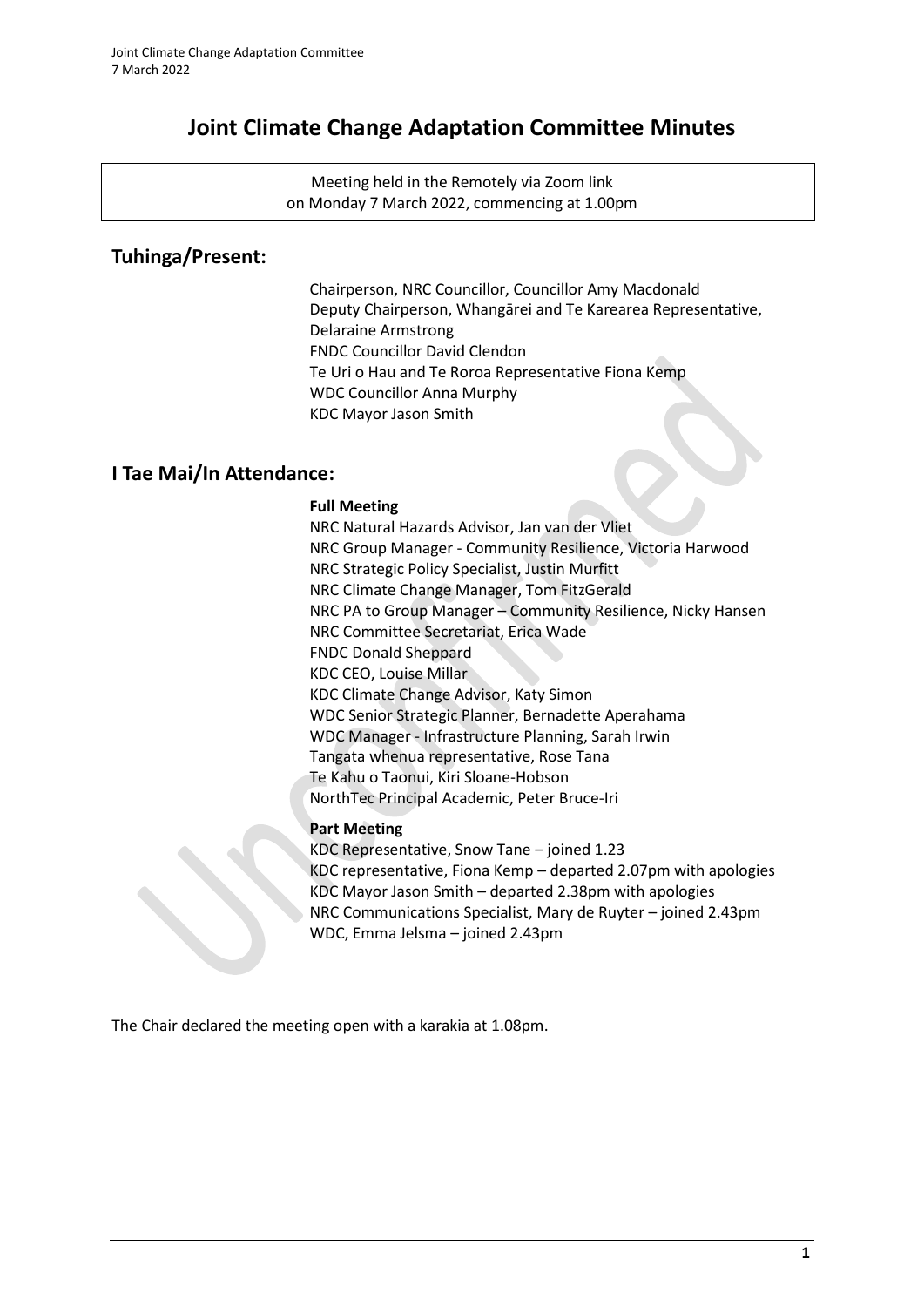# **Ngā Mahi Whakapai/Housekeeping (Item 1.0)**

The Joint Climate Change Adaptation Committee meeting was held via audiovisual link due to COVID-19 Alert Levels and protocols. Members were advised that to ensure public access to the meeting, it was being livestreamed on the NRC YouTube Channel.

# **Ngā whakapahā/Apologies (Item 2.0)**

## **Moved (Armstrong/Macdonald)**

That the apologies from NRC CEO Malcolm Nicholson and NRC tangata whenua representative Thomas Hohaia, for non-attendance be received.

**Carried**

# **Ngā whakapuakanga/Declarations of conflicts of interest (item 3.0)**

There were no declarations of conflicts of interest

# **Supplementary/Tabled Item(s) for [7 March 2022] (Item 6.6)**

## **Report from Victoria Harwood, Pou Tiaki Hapori - GM Community Resilience**

## **Ngā mahi tūtohutia / Recommendation**

## **Moved (Kemp/Armstrong)**

That as permitted under section 46A(7) of the Local Government Official Information and Meetings Act 1987 the following supplementary/tabled report be received:

• Additional Amendments to the Joint Climate Change Adaptation Committee Terms of Reference.

4 in favour 2 against **Carried**

*Secretarial note: Due to the lateness of this supplementary / tabled item those against would like it deferred to the next meetings in May.*

# **Confirmation of Minutes - 29 November 2021 (Item 4.1)**

## **Report from Erica Wade, Personal Assistant - Environmental Services**

## **Ngā mahi tūtohutia / Recommendation**

#### **Moved (Armstrong/Macdonald)**

That the minutes of the Joint Climate Change Adaptation Committee meeting held on 29 November 2021, be confirmed as a true and correct record.

#### **Carried**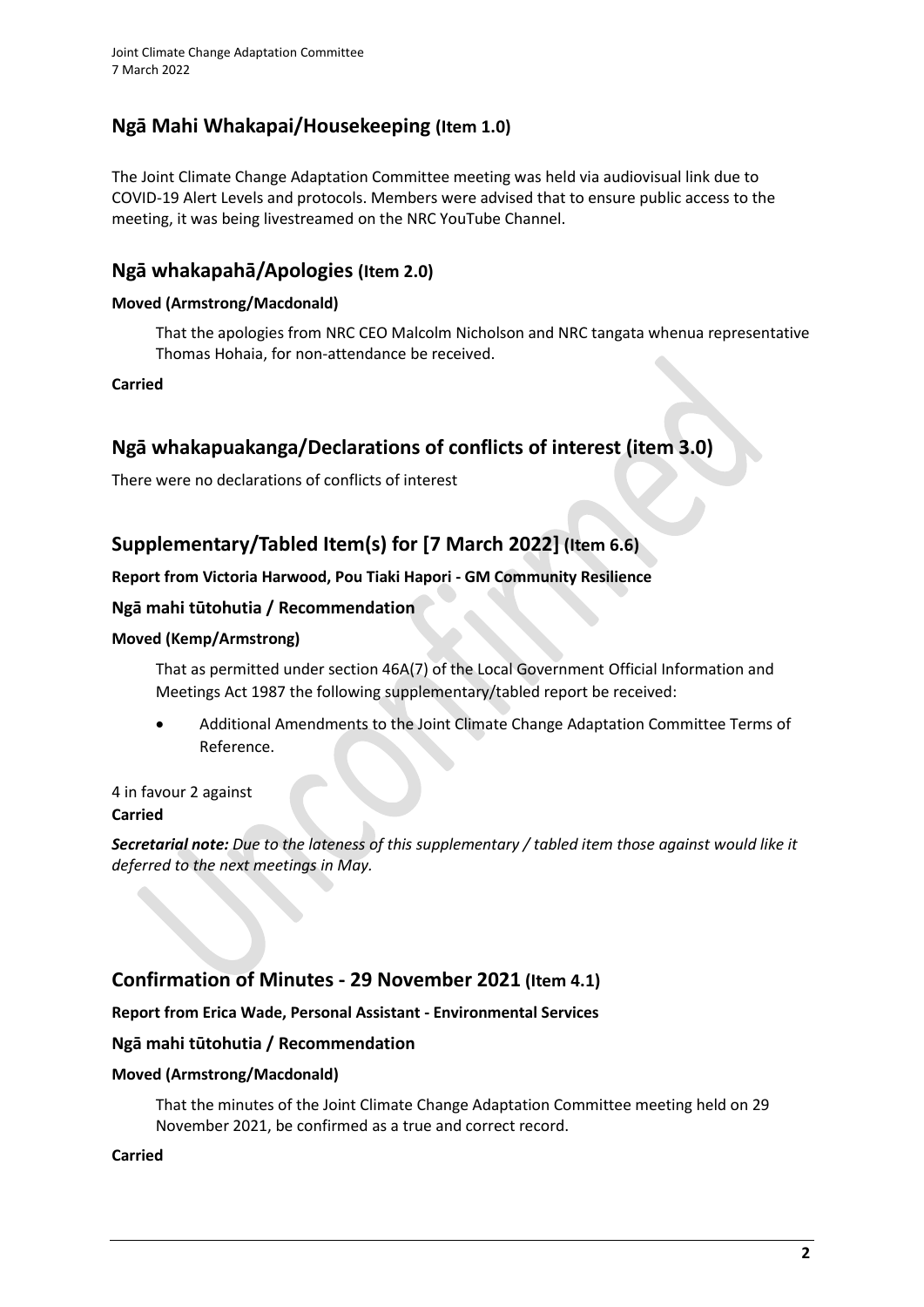# **Receipt of Action Sheet (Item 5.1)**

### **Report from Erica Wade, Personal Assistant - Environmental Services**

### **Nga mahi tutohutia / Recommendation**

### **Moved (Smith/Kemp)**

That the action sheet be received.

### **Carried**

*Secretarial note: Confirmation the next Joint Climate Change Adaptation Committee meeting will be held on 30 May 1pm.*

## **Adopting Terms of Reference (Item 6.1)**

### **Report from Victoria Harwood, Pou Tiaki Hapori - GM Community Resilience**

### **Moved (Armstrong/Murphy)**

### **Recommendation(s)**

- 1. That the report 'Adopting Terms of Reference' by Victoria Harwood, Pou Tiaki Hapori GM Community Resilience and dated 17 February 2022, be received.
- 2. That the attached Joint Climate Change Adaptation Committee Terms of Reference are endorsed.
- 3. That the Joint Committee recommend the revised Terms of Reference be adopted by each member council.

#### **Carried**

*Secretarial note: The typo on page 11 should read 'inconsistent', not 'consistent'. This will be amended.*

*Secretarial Note: As per standing order 23.4 the mover and seconder agreed to substitute the motion with the following amendment:*

#### **Moved (Armstrong/Murphy)**

*1. Recommendation number 3 to be written as; That the Joint Committee recommend the revised Terms of Reference be put to each member of council for consideration and adoption.*

#### **Carried**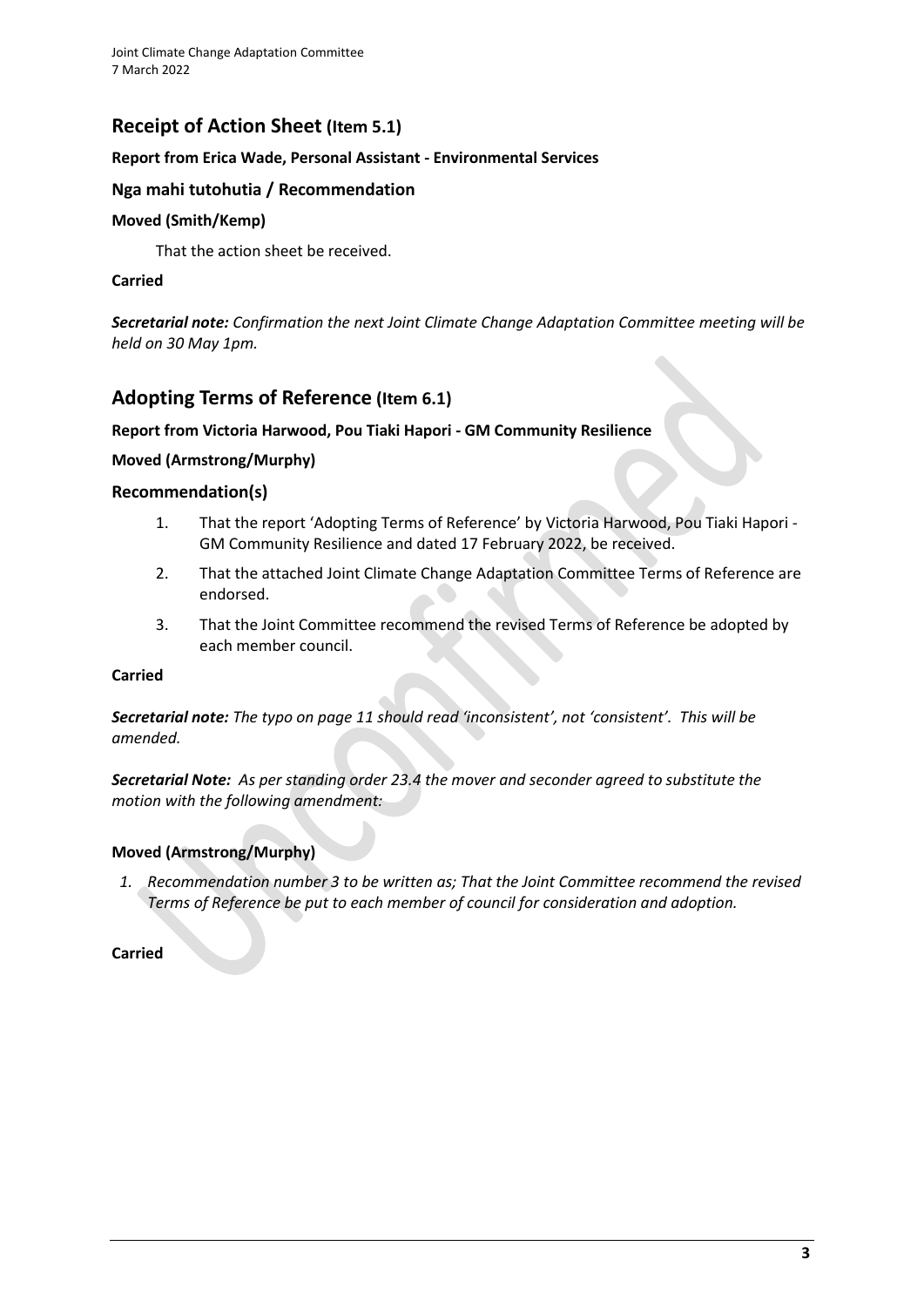# **Joint Strategy update (Item 6.2)**

## **Report from Jan van der Vliet, Natural Hazards Advisor and Justin Murfitt, Strategic Policy Specialist**

### **Moved (Kemp/Smith)**

## **Ngā mahi tūtohutia / Recommendation**

- That the report 'Joint Strategy update' by Jan van der Vliet, Natural Hazards Advisor and Justin Murfitt, Strategic Policy Specialist and dated 9 February 2022, be received.
- That the included Foreword to the Te Tai Tokerau Climate Change Adaptation Strategy be endorsed by the Committee.

### **Carried**

*Secretarial note: That the following minor changes are made to the adaptation strategy before being considered by each council:*

## **Moved (Kemp/Smith)**

- *i. The foreword be relocated to precede the Executive Summary*
- *ii. On the signatory page amend the text so it refers to Kaipara District hapu / iwi representatives; Whangarei District hapu / iwi representatives; Far North District hapu / iwi representatives; Northland Regional Council Tai Tokerau Maori and Council (TTMAC) representatives*
- *iii. In the Author section, add commentary on the process to select tangata whenua representatives*
- *1. That the committee endorse the text relating to 1(iii) being approved by the Chair and Deputy Chair before being included*
- *2. That the committee recommends the adaptation strategy with amendments outlined above be adopted by all member councils*

## **Carried**

# **Peer review of the Joint Strategy (Item 6.3)**

## **Report from Justin Murfitt, Strategic Policy Specialist**

## **Ngā mahi tūtohutia / Recommendation**

## **Moved (Murphy / Macdonald)**

1. That the report 'Peer review of the Joint Strategy' by Justin Murfitt, Strategic Policy Specialist and dated 9 February 2022, be received.

**Carried**

## **Moved (Macdonald/Clendon)**

2. The Committee agree to incorporating the findings of the peer review into a wider review of the strategy later this year once pending central government initiatives are available (such as the National Adaptation and Emissions Reduction plans).

**Carried**